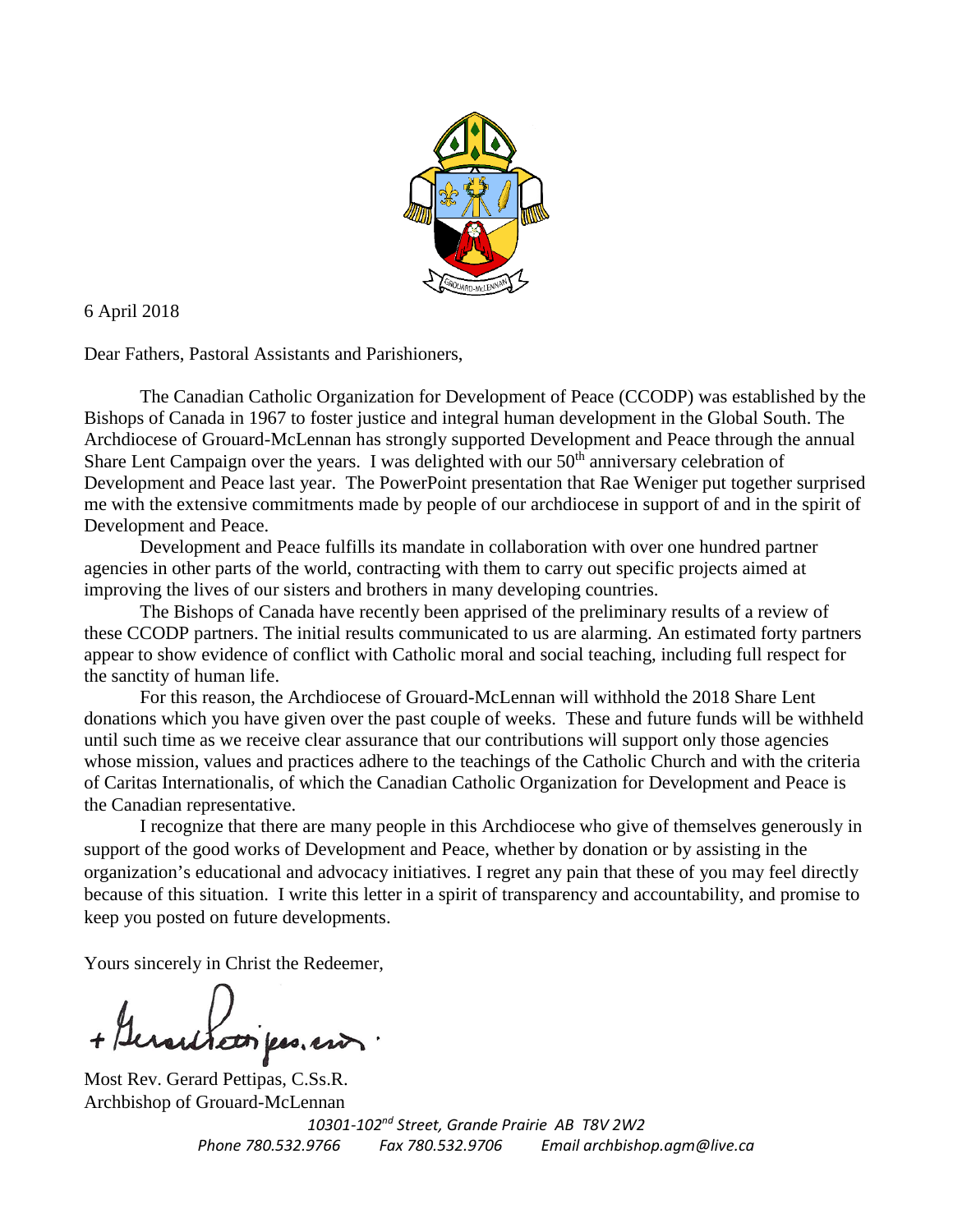

## A message from the Executive Director to all members

## **April 17, 2018**

**By:**

Serge Langlois | Executive Director, Development and Peace – Caritas Canada Dear Development and Peace members,

Development and Peace – Caritas Canada, with the Canadian Catholic Conference of Bishops, is in the process of carrying out a review of our partners in Asia, Africa, Latin America and the Middle East. As a long-standing organization it is a natural process for us to ensure that our partners and their projects are supporting integral human development, creating real positive change, are effective in their work, and are faithful to the values and the social teachings of the Catholic Church.

As the primary Catholic social justice organization in Canada, founded by, and in close collaboration with the Canadian Conference of Catholic Bishops, Development and Peace – Caritas Canada has been working with CCCB staff on the review process, which began this past October 2017. Ensuring our programs and partners are consistent with our mission and mandate includes guaranteeing all who work with Development and Peace – Caritas Canada fully respect the sanctity of life and the dignity of the human person from conception to natural death. Respect for, and adherence to, the mission, values and practices of the Catholic Church is the primary foundation of our call to serve the poor.

Since so many of our partners live in realities starkly different from our own, in communities where even basic human needs are not met, we are aware of the possibility that an organization could change its position on moral or social issues over time. Development and Peace cannot, and will not, partner with organizations that could jeopardize our mission. With over 202 projects in 36 countries our programs on peace and reconciliation, democracy and citizen participation, ecological justice, equality between men and women, food sovereignty and humanitarian aid are all assessed and evaluated using extensive criteria, which include Catholic values. If a potential issue is flagged we will do our due diligence to respond and take decisive action to ensure we are upholding the teachings of the Catholic Church in everything we do, from our work in Canada with you, our members and donors, to the vital efforts of our partners in the Global South. We are confident this process will only continue to strengthen our relationship with our partners and our Bishops and make ever more evident the Catholic values central to our mission and vision.

For our members and donors, we ask you to have faith in our highest commitment to address any concerns. We are, and will always be, a 100% Catholic organization working for the poor and the vulnerable around the world. We reiterate our commitment to being accessible, transparent and to improve our communication with members of our Church and our democratic movement. Our members and donors, in parishes, schools and communities in every diocese in Canada remain for us the visible sign of the living Church responding to the gospel call to love one another.

Your support and prayers are invaluable. Thank you.

## **Serge Langlois, Executive Director Development and Peace – Caritas Canada**

1425 René-Lévesque Blvd West, 3rd Floor Montréal, Québec Canada, H3G 1T7 **Telephone:** 514 257-8711 | **Fax:** 514 257-8497 **Toll Free:** 1 888 234-8533 **E-Mail:** [info@devp.org](mailto:info@devp.org) | **Web:** [www.devp.org](http://www.devp.org/)